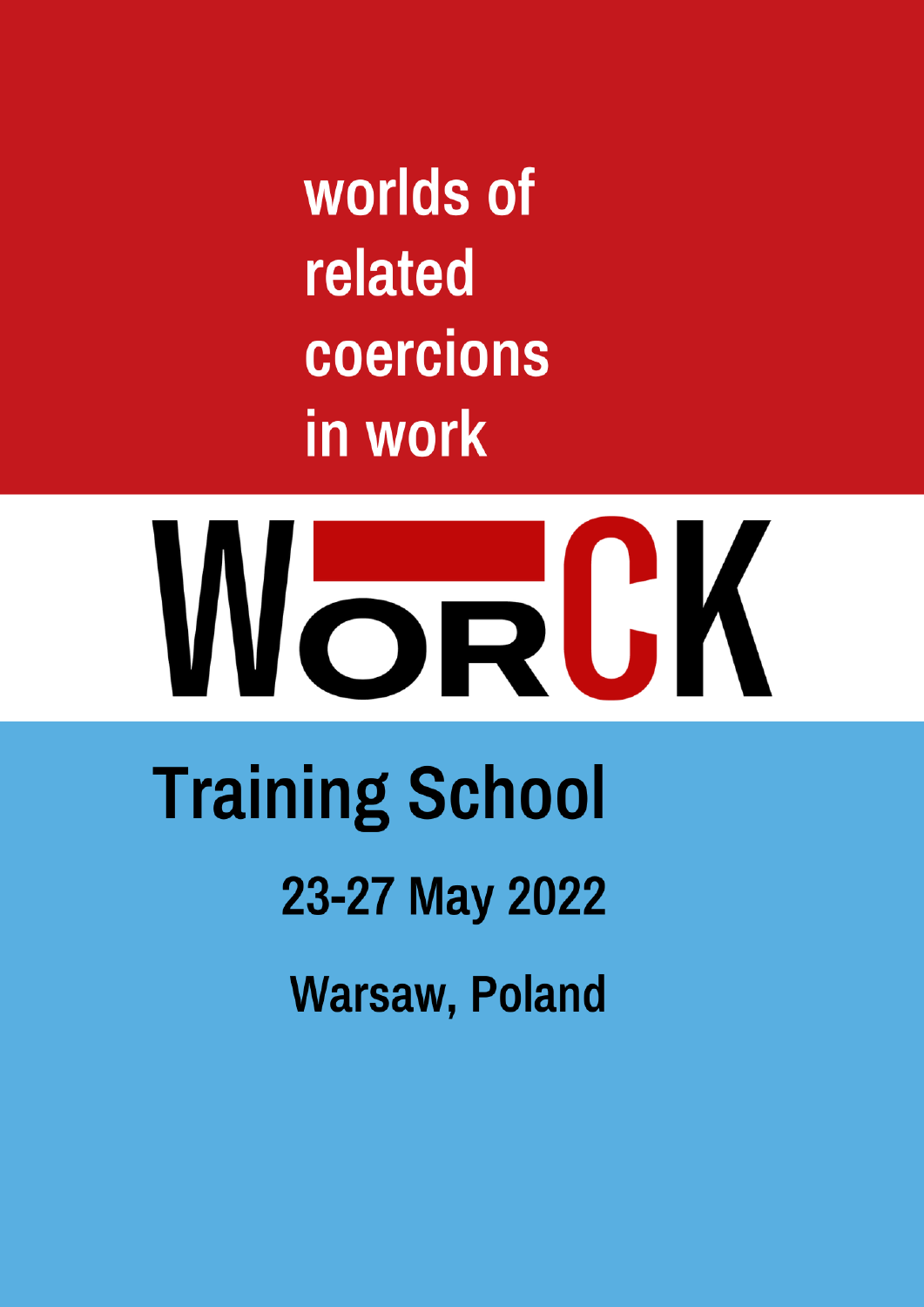## **WORCK Training School 1: Rewriting Labour History. Perspectives from the Globe**

### **23-27 May 2022**

**Warsaw, Poland**

**Local Host: Natalia Jarska**

**Venue:**

**Institute of History, Polish Academy of Sciences Rynek Starego Miasta 29/31 Warszawa, Poland**

**Rooms: Kościuszko Room, 2nd floor Lelewel Room, 2nd floor**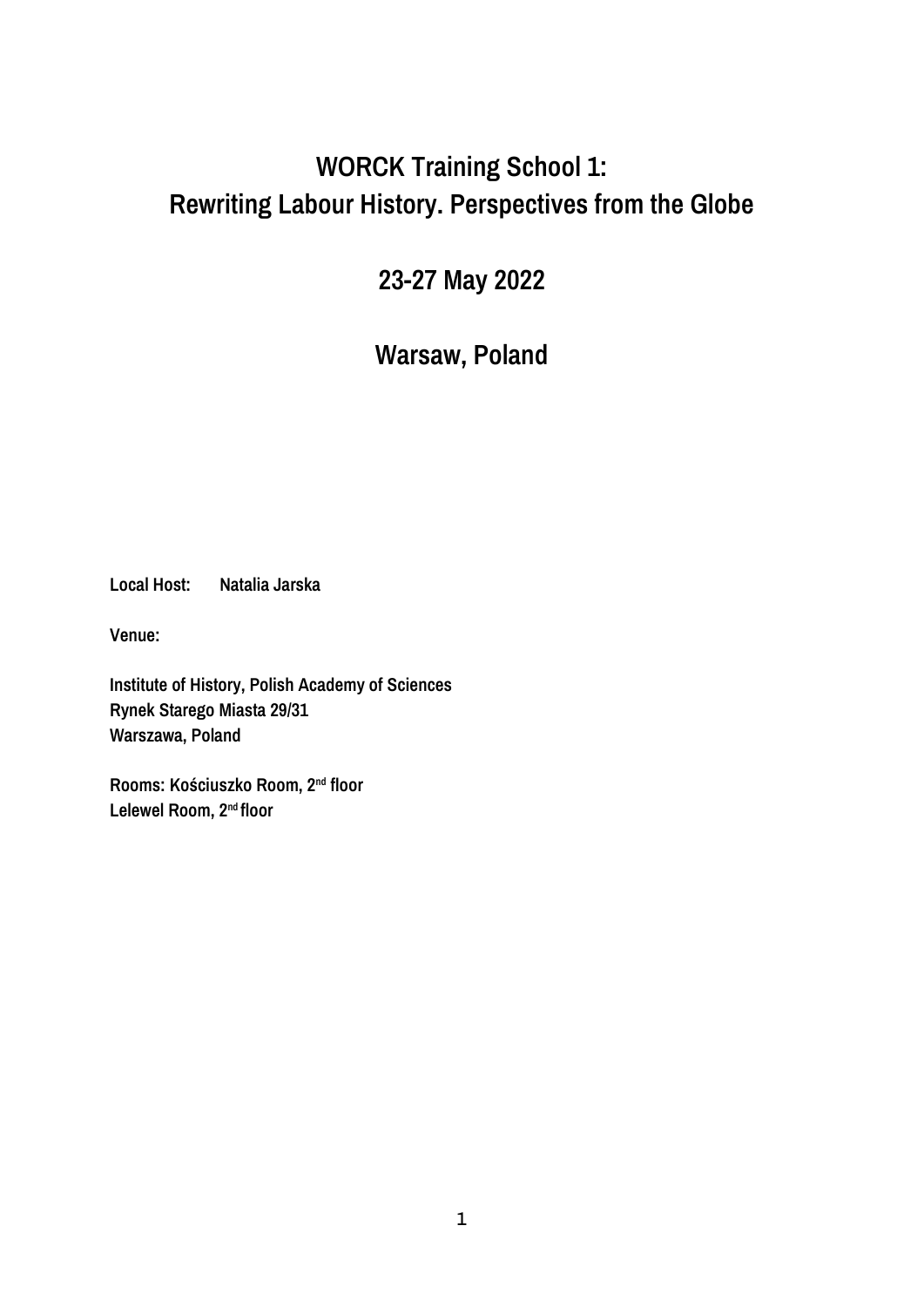#### **Monday, 23 May**

4:00-5:30pm

**Registration and Icebreaker Session** (Lelewel Room)

6pm

**Social Dinner** (Lelewel Room)

#### **Tuesday 24, May**

#### 9:00-10:30am

**Keynote Lecture 1 (Lelewel Room, hybrid)** Raffaella Sarti: *New perspectives on Labour History: the importance of gender* Chair/discussant: Johan Heinsen

#### 10:30-11:00am

Coffee break

11:00–12:30pm

#### **Digital Humanities Workshop** (Lelewel Room) Tim Geelhaar: *Text Mining for Humanists. A Gentle Introduction.*

12:30-2:00pm

Lunch break

2:00-4:00pm:

#### **Working Group Seminars**

Working Group 1 Seminar: *Grammars of coercion* (Lelewel Room) Juliane Schiel & Corinna Peres

Working Group 4 Seminar: *Intersecting Marginalities* (Kościuszko Room)

#### 6:00-8:00pm

Public Event (Lelewel Room, hybrid) Joanna Nalewajko-Kulikov: *The Underground Archive of the Warsaw Ghetto – Academic Work in Non-Academic Circumstances*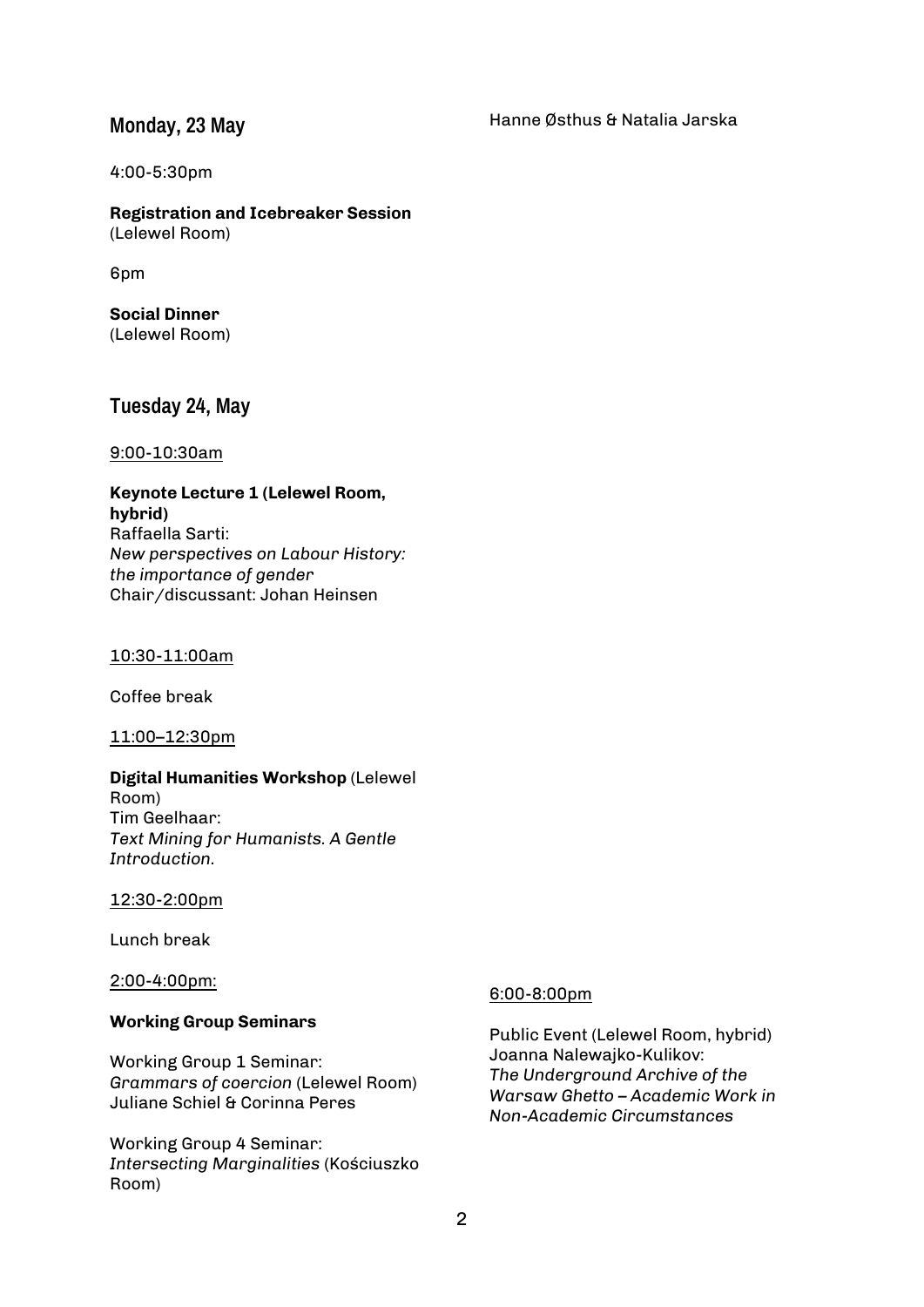#### **Wednesday, 25 May**

#### 9:00-10:30am

**Keynote lecture 2** (Lelewel Room) Seth Rockman: *Field Hands and Factory Hands: Understanding Coercion as a Distributed and Entangled Phenomenon* Chair/discussant: Juliane Schiel

10:30–11:00am

Coffee break

11:00–12:30pm

#### **Roundtable: WORCK and the unravelling of labour coercion** (Lelewel Room)

Chair: Christian De Vito Panelists: Viola Müller, Hanne Østhus, Nicola Pizzolato, Juliane Schiel

12:30–2:00pm Lunch break

#### 2:00-4:00pm: **Working Group Seminars**

Working Group 2 Seminar: *Sites and Fields of Coercion* (Lelewel Room) Nicola Pizzolato & Christian De Vito

Working Group 3 Seminar: *(Im)Mobilisations of the Workforce* (Kościuszko Room) Viola Müller

#### **Thursday, 26 May**

#### 9:00-11:00am

#### **Conference Sessions**

**Defining Work 1** (Lelewel Room) Chair/discussant: Jakub Štofaník

Oana Pop: *Labour extraction through productive and reproductive bodies in Romanian socialism*

Anastasija Smirnova: *What does it mean to be unemployed in Riga (1870s-1940)?*

**Defining Work 2 (**Kościuszko Room) Chair/Discussant: Christian De Vito

Maya Adereth: *"An organisation without money is an army without supplies" Voluntary benefit provision in US and UK at the turn of the 20th century*

Jacopo Ciammariconi: *The reconceptualisation of work in Italy since the 1970s. New work cultures, practices and conflicts* 

*Nicola Schalkowski: Forced labour as contact zone between legal and statistical expertise at the ILO*

#### 11:00-11:30am

Coffee break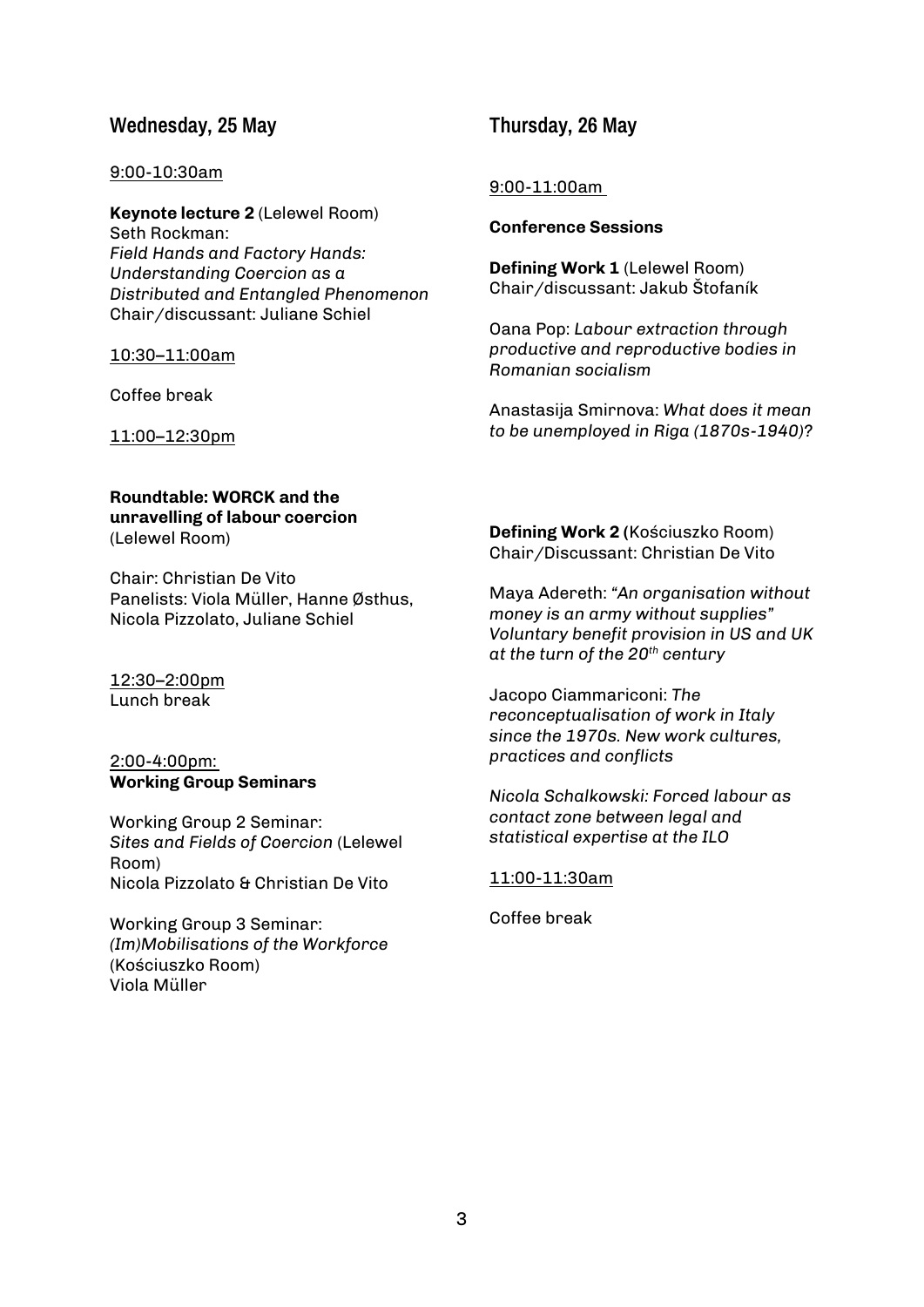#### 11:30am-1:00pm

#### **Conference Sessions**

**Gender, the Household and Domestic Labour 1** (Lelewel Room) Chair/Discussant: Hanne Østhus

Alexander Hass: *Commodification and Coercion in Marriage Migration*

Laura Rowitz: *The labour migration regime of the Kafala – Continuity and change in Qatar*

**Defining Work 3** (Kościuszko Room) Chair/Discussant: Viola Müller

Daan Jansen: *The ethics of animal labour. Debates on canine draught in the Netherlands in the 1920s*

Lisa Horak: *Working like animals – The comparison of people with animals (Arbeitstieren) in German-language extracts between 1844 and 1920*

#### 1:00-2:00pm

Lunch break

2:00-4:00pm

#### **Conference Sessions**

**Gender, the Household and Domestic Labour 2** (Lelewel Room) Chair/Discussant: Christian De Vito

Olimpia Capitano: *Worlds and practices of related coercion in (domestic) work. A hypothetical case study about Rome*

Sofi Vedin: *Class formation in Swedish households, 1890-1939*

#### **The Ambiguity of Labour Coercion 1**

(Kościuszko Room) Chair/Discussant: Juliane Schiel

Laura Edmunds: *Investigating a premodern form of islamicate society: The labour aspect of the kitaba*

Elena Barattini: *Carving out autonomy: Luisa, the patronato and its aftermath in Cuba*

Deniz Yüce: *Found guilty, forced to labour: The shifting meanings and use of penal labour in the late Ottoman empire*

#### 4:15-7:00pm

**City Tour**